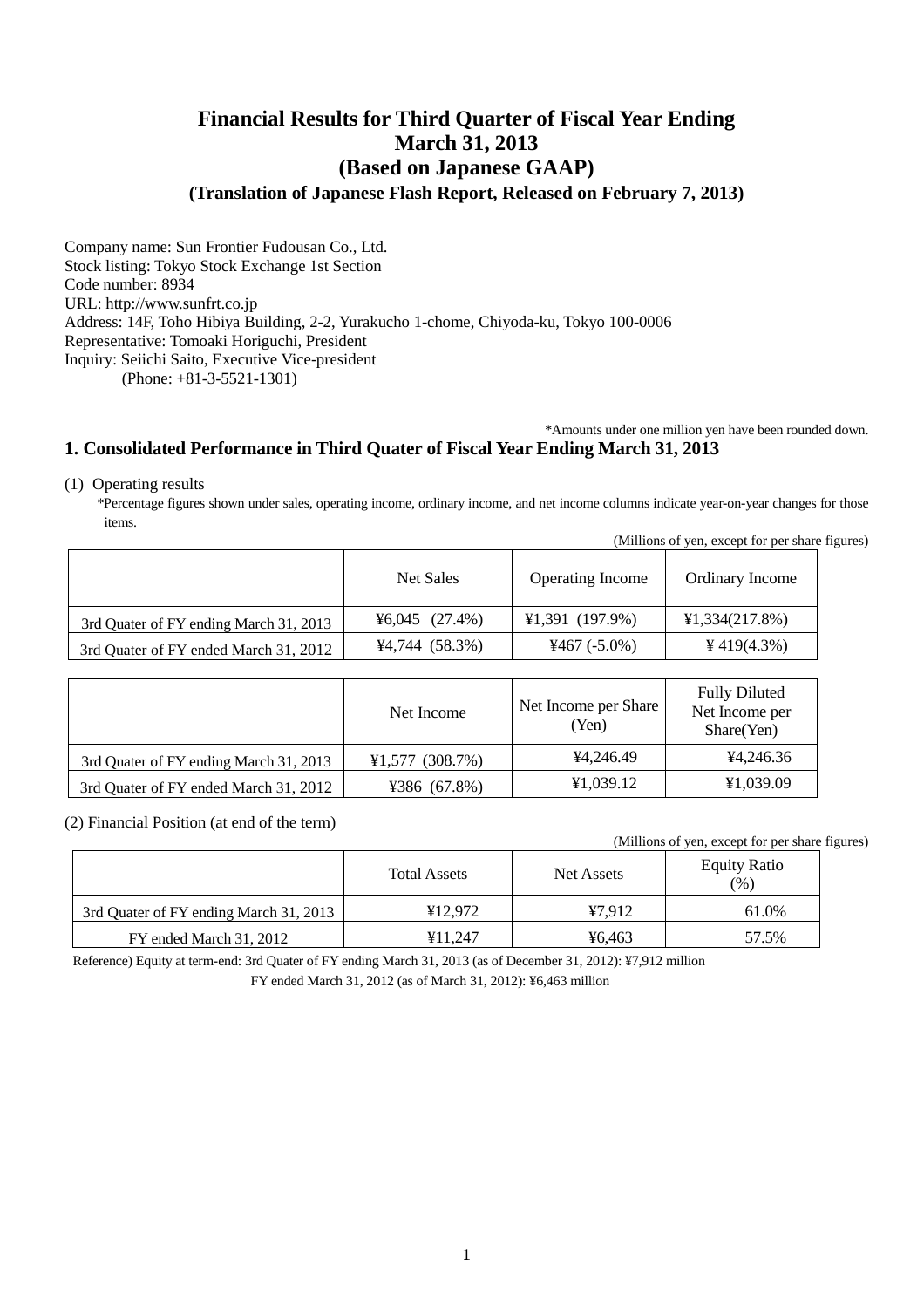## **2. Cash Dividends**

|                          | Cash Dividends per Share |                    |                    |          |              |
|--------------------------|--------------------------|--------------------|--------------------|----------|--------------|
|                          | 1st quarter period       | 2nd quarter period | 3rd quarter period | Year end | Annual total |
| FY ended March 31, 2012  | -                        | 40.00              |                    | ¥350.00  | ¥350.00      |
| FY ending March 31, 2013 |                          |                    |                    |          |              |
| FY ending March 31, 2013 |                          |                    |                    |          | ¥700.00      |
| (Projections)            |                          | 40.00              |                    | ¥700.00  |              |

(Yen)

Note: Changes from the latest released dividend forecasts:No

## **3. Projections for Consolidated Performance in the Fiscal Year Ending March 31, 2013**

**(From April 1, 2012 to March 31, 2013)** \*Percentage figures are indicated year-on year changes for those items.

|                             |                |                                   |                           |                      | (Millions of yen, except for per share figures) |
|-----------------------------|----------------|-----------------------------------|---------------------------|----------------------|-------------------------------------------------|
|                             | Net Sales      | <b>Operating Income</b><br>(Loss) | Ordinary Income<br>(Loss) | Net Income<br>(Loss) | Net Income (Loss) per<br>Share (Yen)            |
| FY ending March 31,<br>2013 | ¥10,500(51.7%) | ¥1,600(85.8%)                     | ¥1,550(93.9%)             | $¥1,700$ (83.2%)     | ¥4,575.56                                       |

Note: Changes from the latest released performance:No

## **Reference: Overview of Non-consolidated Performance**

(1) Significant changes in scope of consolidation during the period (change of specified subsidiaries that lead to a change in the scope of consolidation): None

New Companies: -- Company (Company Name)

Excluded Companies: -- Company (Company Name)

(2) Application of accounting methods which are exceptional for quarterly consolidated financial statement: None

(3) Changes in accounting policies, accounting estimates and restatement of corrections

- 1) Changes caused by revision of accounting standards: Yes
- 2) Changes other than those included in 1): None
- 3) Changes in accounting estimates: Yes
- 4) Restatement of corrections: None
- (4) Number of shares issued and outstanding (common shares)

1) Number of shares issued and outstanding at the end of the period (including treasury stock):

March 2013: 371,555 shares March 2012: 371,495 shares

2) Number of treasury stock at the end of period:

Narch 2013:  $-$  shares March 2012:  $-$  shares

3) Weighted average number of shares for the second quarter period (July 1 – September 30):

March 2013: 371,534 shares September 2012: 371,495 shares

### ※Disclosure concerning status of implementation of quarterly review procedure

This quarterly financial results report is exempt from the quarterly review procedure based on the Financial Instruments and Exchange Law. At the time of disclosure of this quarterly financial results report, such review procedure for quarterly reports based on the Financial Instruments and Exchange Law had been under development.

### ※Appropriate use of projections for performance, other notes

The projections for performance in this report contain forward-looking statements based on information available to the Company at the date of publication, and on certain set assumptions that have been deemed reasonable. Actual earnings may vary greatly in accordance with a wide range of factors. Refer to Item 3, "Qualitative information on consolidated earnings forecasts" on page 4.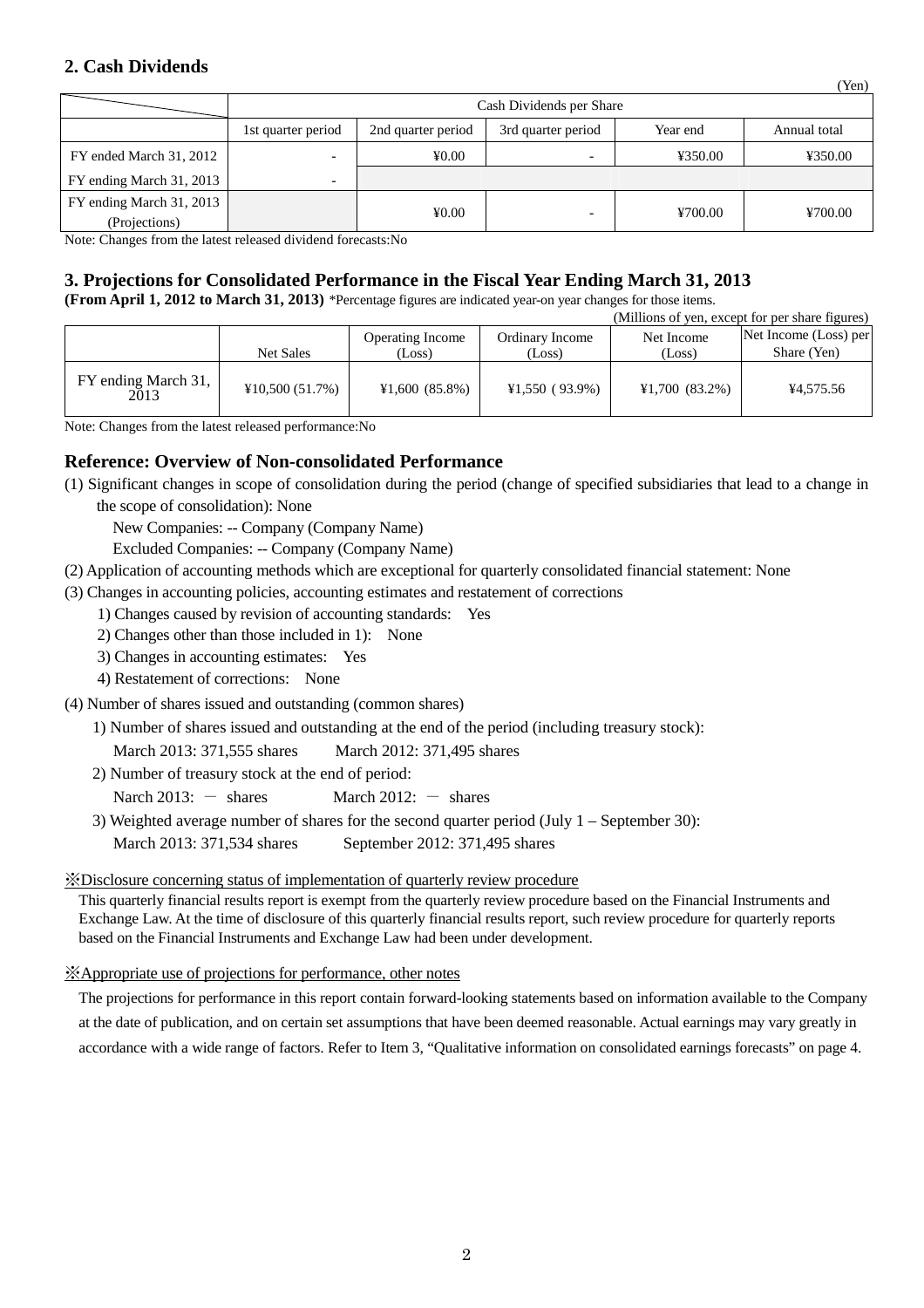#### **1. Qualitative information concerning consolidated business performance for the quarter under review**

#### **(1) Qualitative information on consolidated operating results**

In this consolidated third quarter period (April 1, 2012 to December 31, 2012), the Japanese economy was weakened due to the slowdown of the global economy, but since the new government in December there have been signs of a correction to the high value of the yen and increasing stock prices, bringing increasing hopes for an economic recovery after the turn of the year.

In the real estate industry, the supply of large office buildings that peaked in 2012 has settled down, putting a brake on vacancy rates and decreases in rent for the office building market in Tokyo. In the real estate investment market, there has been clear signs of recovery for the market with an increase in real estate investment needs for the wealthy and active trading, on the background of hopes that easing of monetary policy will lead to an influx of capital into real estate.

In this circumstance, the Group continued to improve approaches to building owners in central Tokyo. By responding to a wide variety of issues building owners face with property, from rental negotiations to sales, construction and revitalization, the Company worked on creating a range of business opportunities.

As a result, our operating results for the third quater of fiscal year ending March 2013 were as follows:

sales of ¥6,045 million (up by 27.4% from the same period of the previous fiscal year), operating income of ¥1,391 million (up by 197.9%), and ordinary income of  $\frac{1}{2}1,334$  million (up by 217.8%). Net income was  $\frac{1}{2}1,577$  million (up by 308.7%).

Business performance by segment is as follows.

#### *Real Estate Revitalization*

In the replanning business, we focused on acquisition of properties while carefully observing the market situation to bottom out and purchased 8 buildings. While only 5 buildings were sold, effort was put into attracting tenants and the commercialization process for repairs, which together with the recovery of the real estate investment market led to maintaining a high level of profitability ratios. As a result, although sales maintained a level similar to the same period of the previous year, segment income increased.

In the rental building business, due to selling 4 buildings during the previous fiscal year (end of May 2011) rental income from buildings in our possession decreased, but with the increase in rental income from replanning properties currently being commercialized both sales and segment income maintained a level similar to the same period of the previous year.

In the real estate securitization business, since there were investment allocation received from the sale of a large fund property which has been undertaken as a financing business and other revenues, the sales and segment income both increased compared to the same period of the previous year.

As a result of the above activities, sales were ¥3,575 million (up by 8.9% from the same period of the previous fiscal year) and segment income was ¥1,297 million (up by 112.1%).

#### *Real Estate Brokerage*

In the sales brokerage business, we strengthened businesses introduced by financial institutions and related departments within the company. With the recovery of the real estate investment market both the number and scale of properties handled increased, leading to an increase in both sales and segment income compared to the same period of the previous year.

In the rental brokerage business, we focused on strengthening our approach to building owners. With close collaboration between internal departments working to solve all issues building owners might face in building management, we worked on improving fee income including income from related businesses.

As a result of the above activities, sales were ¥1,101 million (up by 43.0% from the same period of the previous fiscal year) and segment income was ¥975 million (up by 52.6%).

#### *Property Management*

In the property management business, we worked on increasing the number of properties commissioned in an attempt to increase business opportunities from related sales, construction and renewal needs. In order to increase the occupancy rate of commissioned properties, rental marketing was increased. Also, we sought to prevent vacancies by improving customer satisfaction through detailed tenant services for commissioned properties.

In the building maintenance business operated by K.K. Yubi which was made into a subsidiary company at the end of the previous consolidated fiscal year and K.K Yubi's 1 subsidiary company, we worked on increasing the number of properties maintained through collaboration with existing businesses, in particular property management, and also focused on its specialty of cleaning services in high locations in order to increase profitability.

Since the profits and losses of the building maintenance business became consolidated into this segment as of this period, both sales and segment income increased significantly.

As a result of the above activities, sales were 852 million yen (up by 154.7% from the same period of the previous year) and segment income was 341 million yen (up by 39.0%).

#### *Other Businesses*

In the construction planning business, we worked on increasing commissions in construction management for building repairs through collaboration with the brokerage business departments, and as a result both sales and segment income increased compared to the same period of the previous year..

In the delinquent rent guarantee business, we focused on discovering latent customer needs through proposing new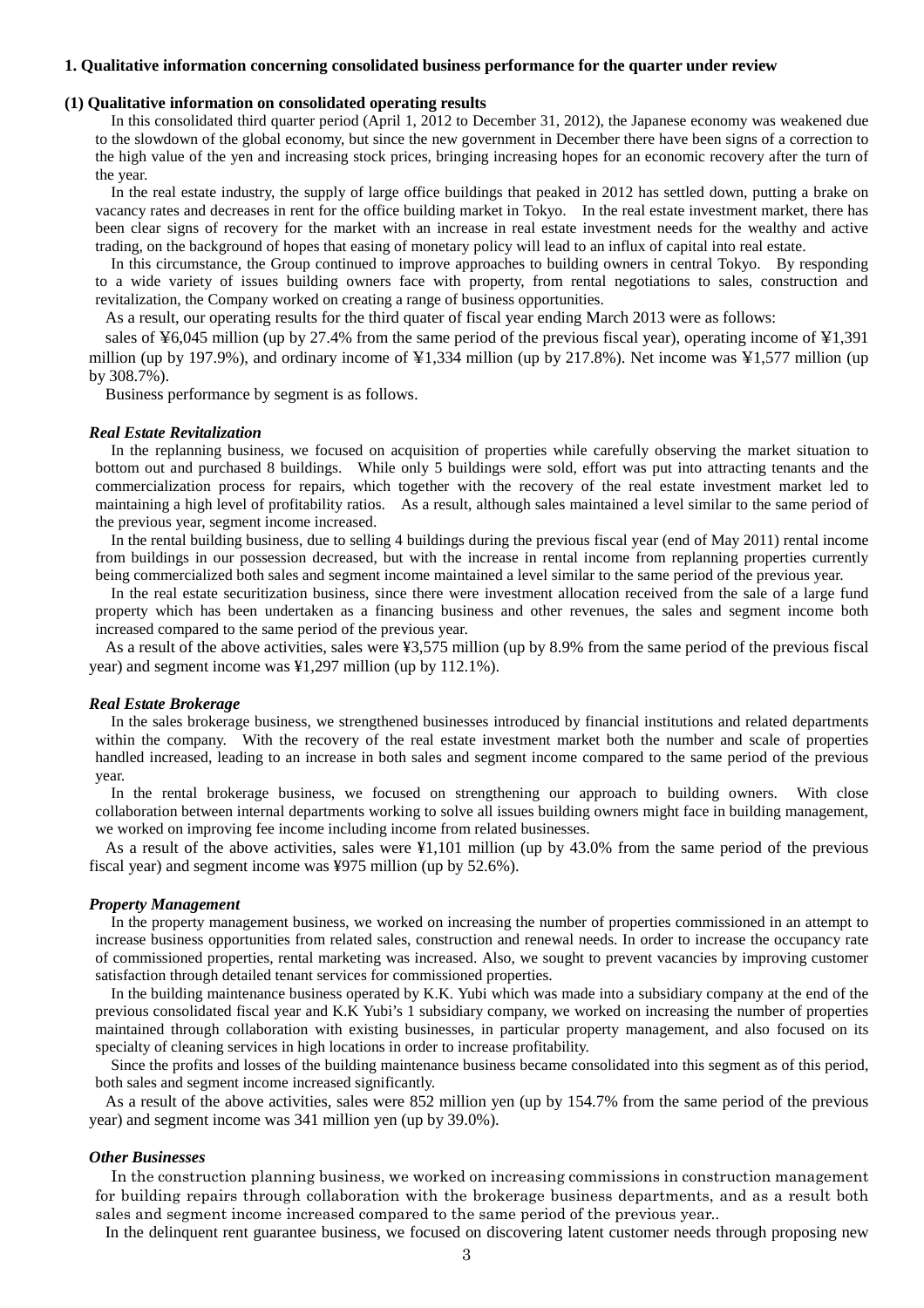product plans in addition to the existing menu of services, leading to a steady growth in new guarantee contracts.

As a result of the above activities, sales were 515 million yen (up by 44.9% from the same period of the previous year) and segment income was 217 million yen (up by 29.3%).

### **(2) Qualitative information on consolidated financial position**

At the end of the third quarter of this consolidated accounting period, total assets were 12,972 million yen (15.3% increase from the end of the previous year) and liabilities were 5,060 million yen (5.8% increase). The main reason for the increase in total assets was that there was a 1,076 million yen increase in cash and deposits and a 2,505 million yen increase in inventory assets, despite a 1,583 million yen decrease in property, plant and equipment. The main reason for the increase in liabilities was a 383 million yen increase in long-term loans payable.

Net assets were 7,912 million yen (22.4% increase). The main reason for the increase in net assets was quarterly net income of 1,577 million yen, despite 130 million yen in payments of year-end dividends. As a result, the equity ratio became 61.0%.

### **(3) Qualitative information on consolidated earnings forecasts**

Earnings forecasts for the fiscal year ending March 2013 have not been revised since the forecasts released on November 2, 2012.

### **2. SUMMARY INFORMATION** (**NOTES**)

- **(1) Significant changes in scope of consolidation during the period:**  None
- **(2) Application of accounting methods which are exceptional for quarterly consolidated financial statements:**  None

## **(3) Changes to Accounting Policies/ Changes to Accounting Estimates/ Restatements**

Changes to Accounting Estimates and Changes to Accounting Policies Difficult to Differentiate

Following changes in the Corporation Tax Act, the Company and domestic subsidiaries will, as of this first quarter consolidated accounting period, change the method for depreciation based on the revised Corporation Tax Act for all property, plant and equipment acquired from April 1, 2012 onwards.

There will be a minor impact on the operating income, ordinary income and income before income taxes and minority interests for the first quarter of this consolidated accounting period.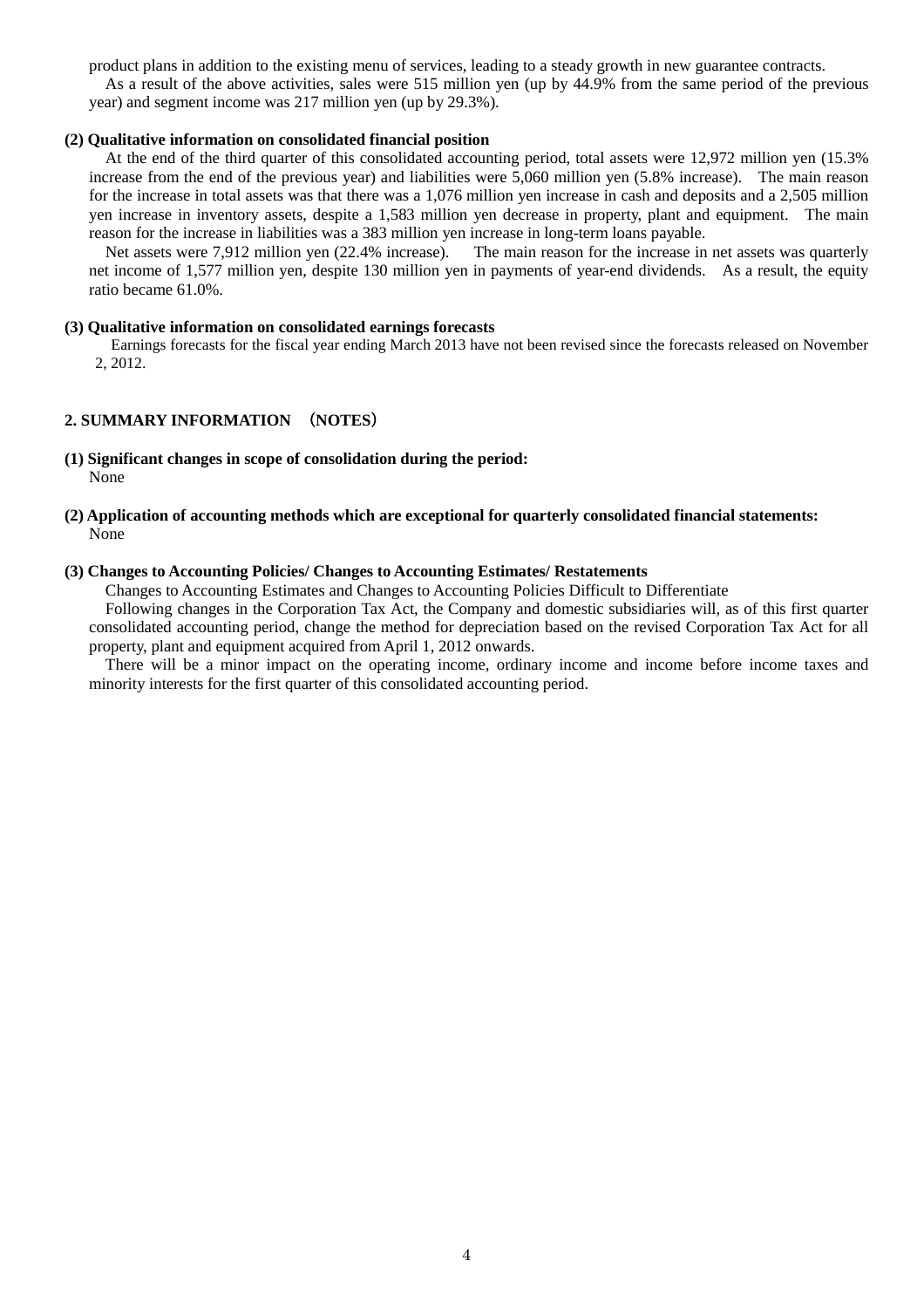## **3. Consolidated Financial Statements**

\*Amounts under one thousand yen have been rounded down.

# **(1) Quarterly Consolidated Balance Sheets**

|                                                 |                                                      | (Thousands of yen)                                                    |
|-------------------------------------------------|------------------------------------------------------|-----------------------------------------------------------------------|
|                                                 | FY ended March 31, 2012<br>(as of March $31, 2012$ ) | End of 3Q of FY ending<br>March 31, 2013<br>(as of December 31, 2012) |
| <b>ASSETS</b>                                   |                                                      |                                                                       |
| <b>Current assets</b>                           |                                                      |                                                                       |
| Cash and deposits                               | 3,912,155                                            | 4,989,142                                                             |
| Accounts receivable-trade                       | 287,204                                              | 271,324                                                               |
| Operational investment securities               | 180,000                                              |                                                                       |
| Real estate for sale                            | 57,143                                               |                                                                       |
| Trust beneficiary right of real estate for sale |                                                      | 626,763                                                               |
| Real estate for sale in process                 | 1,633,325                                            | 3,574,360                                                             |
| Work in process construction                    | 6,500                                                |                                                                       |
| Supplies                                        |                                                      | 939                                                                   |
| Deferred tax assets                             | 166,669                                              | 179,451                                                               |
| Other                                           | 287,131                                              | 369,383                                                               |
| Allowance for doubtful accounts                 | $\triangle$ 8,577                                    | $\triangle$ 10,144                                                    |
| <b>Total current assets</b>                     | 6,521,551                                            | 10,001,220                                                            |
| <b>Noncurrent assets</b>                        |                                                      |                                                                       |
| Property, plant and equipment                   |                                                      |                                                                       |
| <b>Buildings</b>                                | 2,176,800                                            | 948,897                                                               |
| Accumulated depreciation                        | $\triangle$ 275,890                                  | $\triangle$ 200,850                                                   |
| Buildings, net                                  | 1,900,909                                            | 748,046                                                               |
| Vehicles                                        | 11,290                                               | 13,654                                                                |
| Accumulated depreciation                        | $\triangle$ 9,440                                    | $\triangle$ 10,718                                                    |
| Vehicles, net                                   | 1,849                                                | 2,935                                                                 |
| Land                                            | 1,936,846                                            | 1,506,807                                                             |
| Other                                           | 64,693                                               | 66,067                                                                |
| Accumulated depreciation                        | $\triangle$ 54,885                                   | $\triangle$ 57,796                                                    |
| Other, net                                      | 9,808                                                | 8,271                                                                 |
| Total property, plant and equipment             | 3,849,414                                            | 2,266,061                                                             |
| <b>Intangible assets</b>                        |                                                      |                                                                       |
| Goodwill                                        | 445,701                                              | 408,477                                                               |
| Other                                           | 5,542                                                | 3,080                                                                 |
| <b>Total intangible assets</b>                  | 451,243                                              | 411,557                                                               |
| <b>Investments and other assets</b>             |                                                      |                                                                       |
| Deferred tax assets                             | 11,067                                               | 920                                                                   |
| Other                                           | 423,790                                              | 301,280                                                               |
| Allowance for doubtful accounts                 | $\triangle$ 9,107                                    | $\triangle$ 8,419                                                     |
| <b>Total investments and other assets</b>       | 425,749                                              | 293,780                                                               |
| <b>Total noncurrent assets</b>                  | 4,726,408                                            | 2,971,400                                                             |
| <b>Total assets</b>                             | 11,247,959                                           | 12,972,620                                                            |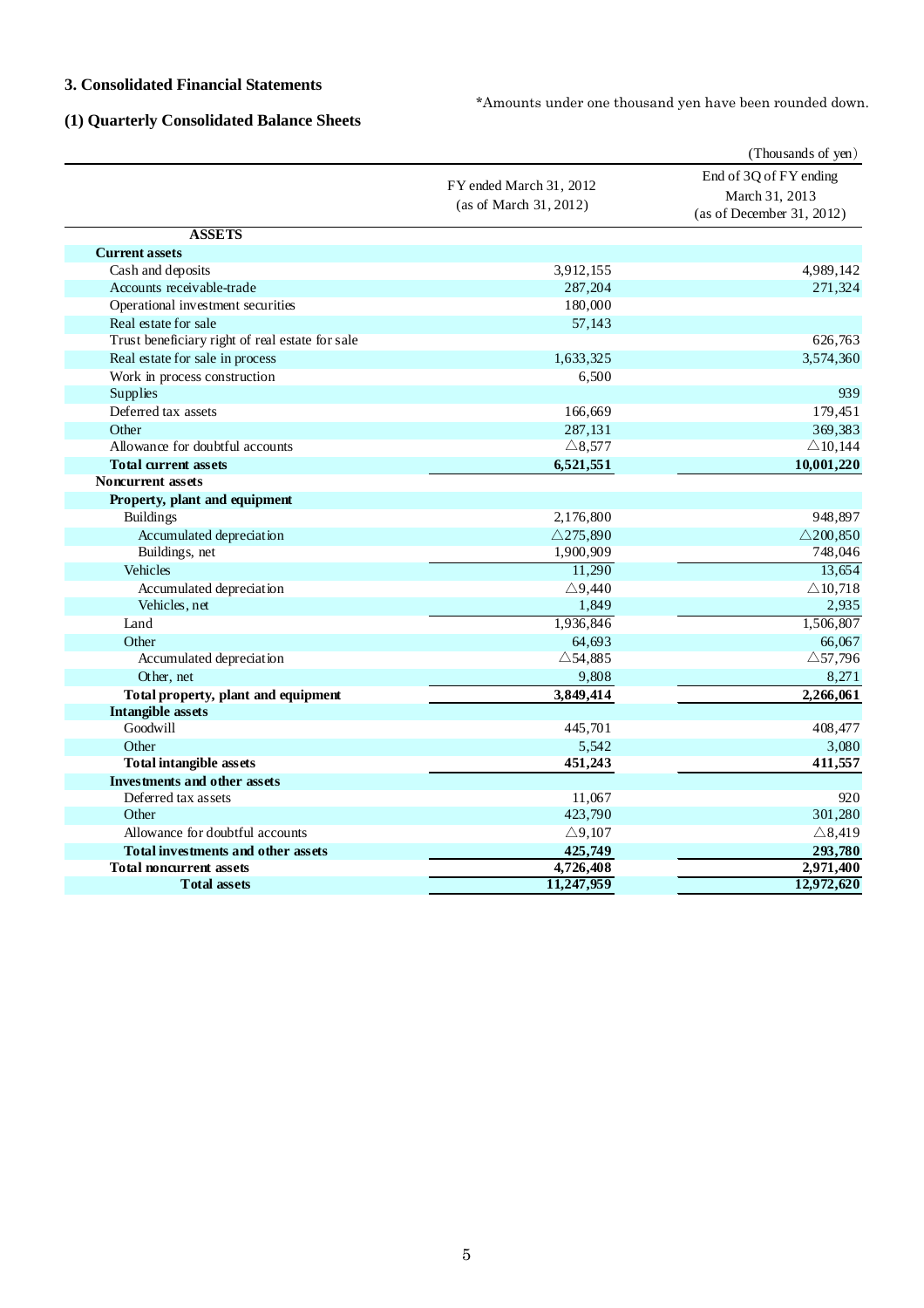FY ended March 31, 2012 (as of March 31, 2012) End of 3Q of FY ending March 31, 2013 (as of December 31, 2012) **LIABILITIES Current liabilities** Accounts payable-trade 265,393 171,925 Current portion of bonds 54,000<br>Current portion of long-term loans payable 234,907 Current portion of long-term loans payable 234,907 235,572 Income taxes payable 22,971 29,393 Provision for bonuses 45,056 46,110 Provision for directors' bonuses 10,000 7,500 7,500 7,500 7,500 7,500 7,500 7,500 7,500 7,500 7,500 7,500 7,500 7,500 7,500 7,500 7,500 7,500 7,500 7,500 7,500 7,500 7,500 7,500 7,500 7,500 7,500 7,500 7,500 7,500 7,500 7, Construction warranty reserve Provision for loss on guarantees for rent 5,251 3,651<br>Other 737,369 746,754 Other 737,369 746,754 **Total current liabilities 1,378,585 1,268,107 Noncurrent liabilities** Long-term loans payable 2,957,050 3,340,362 Deferred tax liabilities 533 Other 448,643 451,431 **Total noncurrent liabilities 3,405,693 3,792,327**<br> **3,792,327**<br> **3,600,434 Total liabilities 4,784,279 5,060,434**

(Thousands of yen)

### **NET ASSETS**

| <b>Shareholders' equity</b>                           |            |            |
|-------------------------------------------------------|------------|------------|
| Capital stock                                         | 5,515,443  | 5,515,643  |
| Capital surplus                                       |            | 199        |
| Retained earnings                                     | 947,614    | 2,395,307  |
| Total shareholders' equity                            | 6,463,057  | 7,911,151  |
| Accumulated other comprehensive income                |            |            |
| Valuation difference on available-for-sale securities | 622        | 1,034      |
| Total accumulated other comprehensive income          | 622        | 1,034      |
| <b>Total net assets</b>                               | 6,463,679  | 7,912,186  |
| Total liabilities and net assets                      | 11,247,959 | 12,972,620 |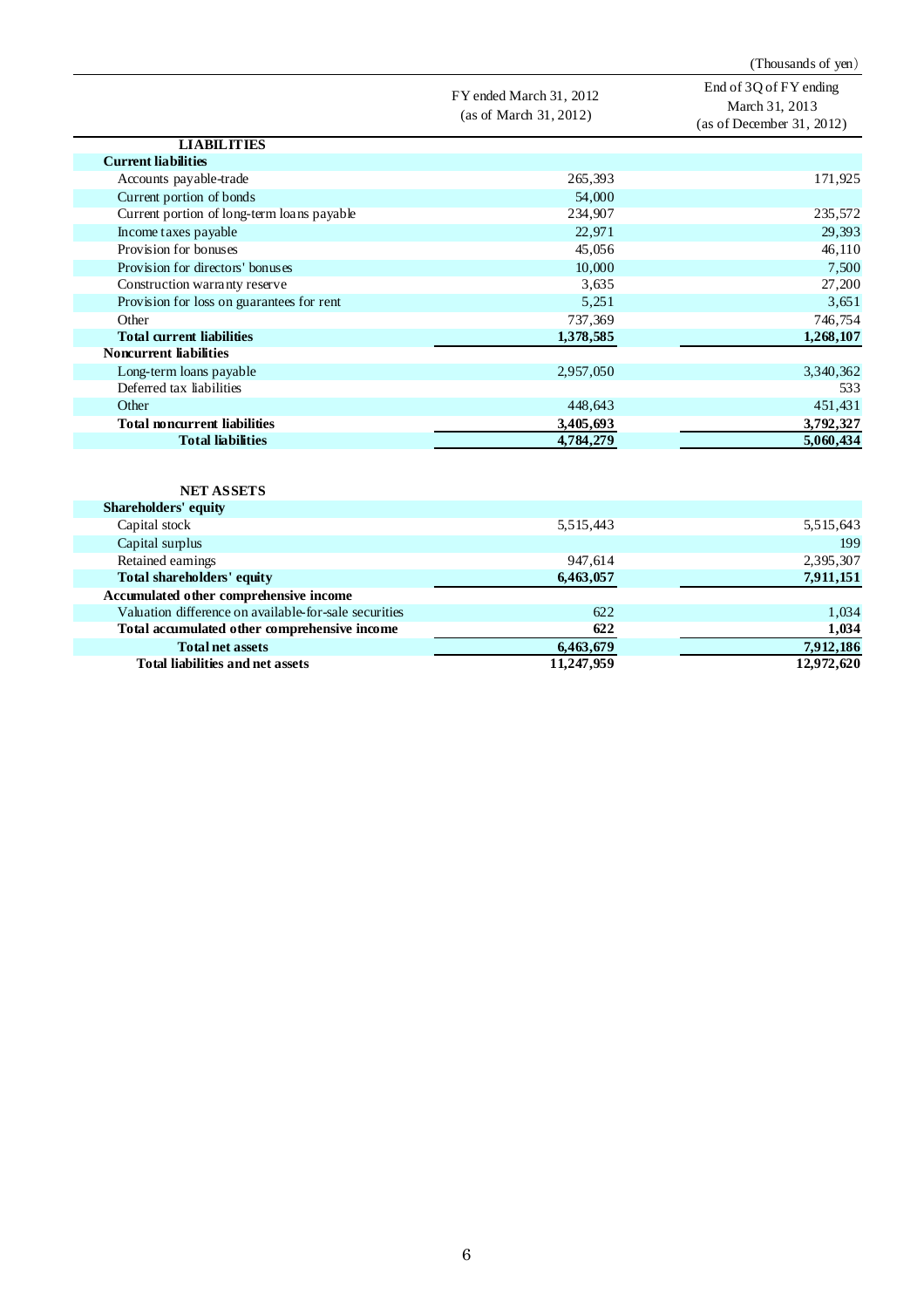# **(2) Quarterly Consolidated Statements of Income and Quarterly Consolidated Statements of comprehensive income**

## **Quarterly Consolidated Statements of Income**

|                                                                  |                             | (Thousands of yen)          |
|------------------------------------------------------------------|-----------------------------|-----------------------------|
|                                                                  | From 1Q to 3Q of FY ended   | From 1Q to 3Q of FY ending  |
|                                                                  | March 31, 2012              | March 31, 2013              |
|                                                                  | (April 1-December 31, 2012) | (April 1-December 31, 2013) |
| Net sales                                                        | 4,744,737                   | 6,045,246                   |
| <b>Cost of sales</b>                                             | 3,007,997                   | 3,049,163                   |
| Gross profit                                                     | 1,736,739                   | 2,996,083                   |
| Selling, general and administrative expenses                     | 1,269,635                   | 1,604,788                   |
| <b>Operating income</b>                                          | 467,104                     | 1,391,294                   |
| Non-operating income                                             |                             |                             |
| Interest income                                                  | 907                         | 854                         |
| Dividends income                                                 | 331                         | 336                         |
| Subsidy income                                                   |                             | 845                         |
| Commission fee                                                   |                             | 952                         |
| Compensation income                                              | 4,200                       |                             |
| Other                                                            | 5,047                       | 1,036                       |
| <b>Total non-operating income</b>                                | 10,486                      | 4,024                       |
| <b>Non-operating expenses</b>                                    |                             |                             |
| Interest expenses                                                | 49,141                      | 52,690                      |
| Other                                                            | 8,585                       | 8,175                       |
| <b>Total non-operating expenses</b>                              | 57,727                      | 60,866                      |
| <b>Ordinary income</b>                                           | 419,863                     | 1,334,453                   |
| <b>Extraordinary income</b>                                      |                             |                             |
| Gain on sales of noncurrent assets                               | 2,702                       | 298,240                     |
| Gain on reversal of subscription rights to shares                | 18,893                      |                             |
| Other                                                            |                             | 2,800                       |
| <b>Total extraordinary income</b>                                | 21,595                      | 301,040                     |
| <b>Extraordinary loss</b>                                        |                             |                             |
| Lump-sum paymants due to withdrawal from employees' pension fund |                             | 20,787                      |
| Loss on derivatives cancellation                                 | 41,510                      |                             |
| Other                                                            | 1,596                       | 975                         |
| <b>Total extraordinary losses</b>                                | 43,107                      | 21,762                      |
| Income before income taxes and minority interests                | 398,352                     | 1,613,731                   |
| Income taxes-current                                             | 11,947                      | 38,345                      |
| Income taxes-deferred                                            | 373                         | $\triangle$ 2,331           |
| <b>Total income taxes</b>                                        | 12,320                      | 36,014                      |
| Income before minority interests                                 | 386,031                     | 1,577,716                   |
| <b>Net income</b>                                                | 386,031                     | 1,577,716                   |